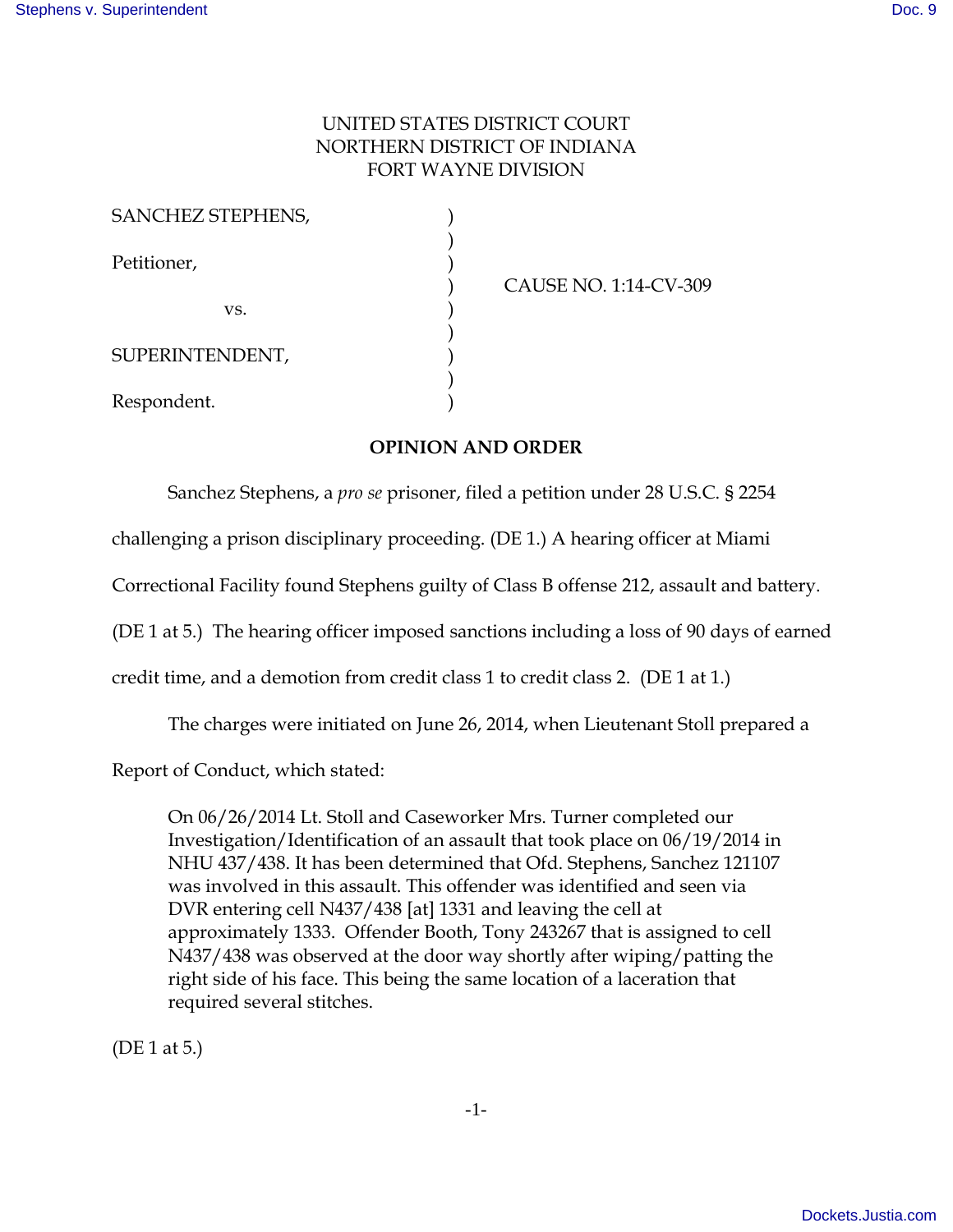On June 30, 2014, Stephens was notified of the charge and his rights when he was served with the conduct report and the notice of disciplinary hearing. (DE 6-2.) Stephens pleaded not guilty, requested the assistance of a lay advocate, requested to call Offenders Tony Booth and Gary Davis as witnesses, and requested video of the incident as physical evidence. (*Id*.)

A hearing officer conducted the disciplinary hearing on July 18, 2014. (DE 6-3.) Stephens provided the following statement, "I was around when that stuff happened but I didn't battery anyone. The camera doesn't show me touching anyone." (*Id*.) Offender R. Hudson served as Stephen's lay advocate. Offenders Booth and Davis both provided a witness statement of, "No comment." (DE 6-3 at 3, 4.) Stephens was not permitted to view the video due to safety and security concerns. Instead, he was provided the following summary of the video:

On 6/19/2014 at 1331 several offenders are seen going into cell 437/438. There are shadow movements on the wall but due to the positioning of the camera, you can't see directly into the cell. One of the offenders exiting was identified as ofd Stephens. Ofd Booth was observed at approximately 1333 standing in the door way wiping and patting the right side of his face.

(DE 6-3 at 5.)

The hearing officer, relying on staff reports, Stephens's statement, evidence from witnesses, and video of the incident, found Stephens guilty of assault. (DE 6-3 at 1.) Stephens's appeals were denied and this petition followed. (DE 6-5.)

When prisoners lose earned time credits in a prison disciplinary hearing, they are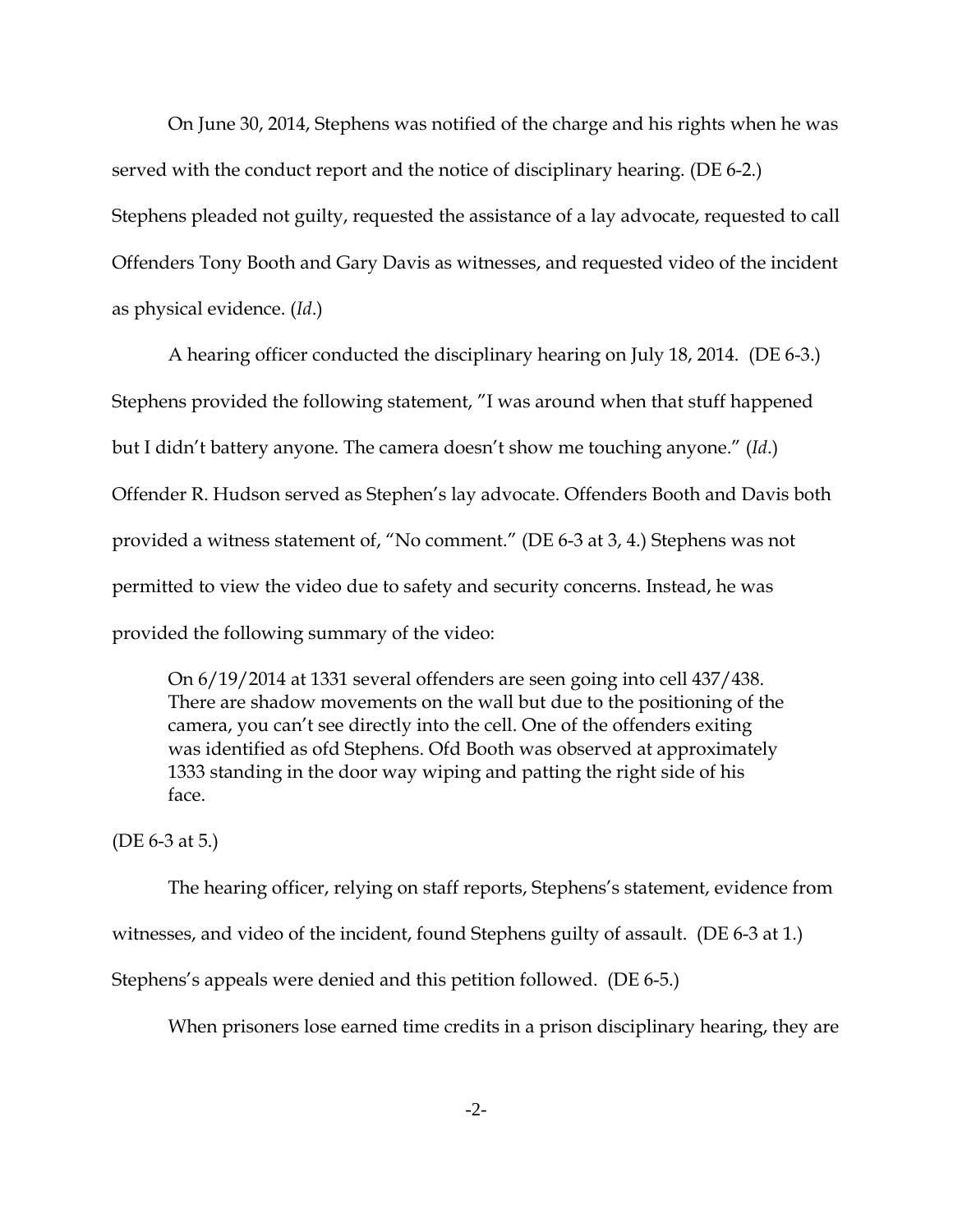entitled to certain protections under the Due Process Clause: (1) advance written notice of the charges; (2) an opportunity to be heard before an impartial decision maker; (3) an opportunity to call witnesses and present documentary evidence in defense when consistent with institutional safety and correctional goals; and (4) a written statement by a fact finder of evidence relied on and the reasons for the disciplinary action. *Wolff v. McDonnell*, 418 U.S. 539, 563 (1974). To satisfy due process, there must also be "some evidence" to support the hearing officer's decision. *Superintendent, Mass. Corr. Inst. v. Hill*, 472 U.S. 445, 455 (1985).

Here, Stephens raises four grounds for relief in his petition: (1) there was no physical evidence that he committed the battery; (2) the video evidence was inconclusive; (3) the conduct report is based on speculation; and (4) he was charged with the wrong conduct code. It is apparent that the first three grounds all challenge the sufficiency of the evidence.

In reviewing a disciplinary determination for sufficiency of the evidence, "courts are not required to conduct an examination of the entire record, independently assess witness credibility, or weigh the evidence, but only determine whether the prison disciplinary board's decision to revoke good time credits has some factual basis." *McPherson v. McBride*, 188 F.3d 784, 786 (7th Cir. 1999). "[T]he relevant question is whether there is *any* evidence in the record that could support the conclusion reached by the disciplinary board." *Hill*, 472 U.S. at 455-56 (emphasis added). The court will overturn a guilty finding only if "no reasonable adjudicator could have found [the

-3-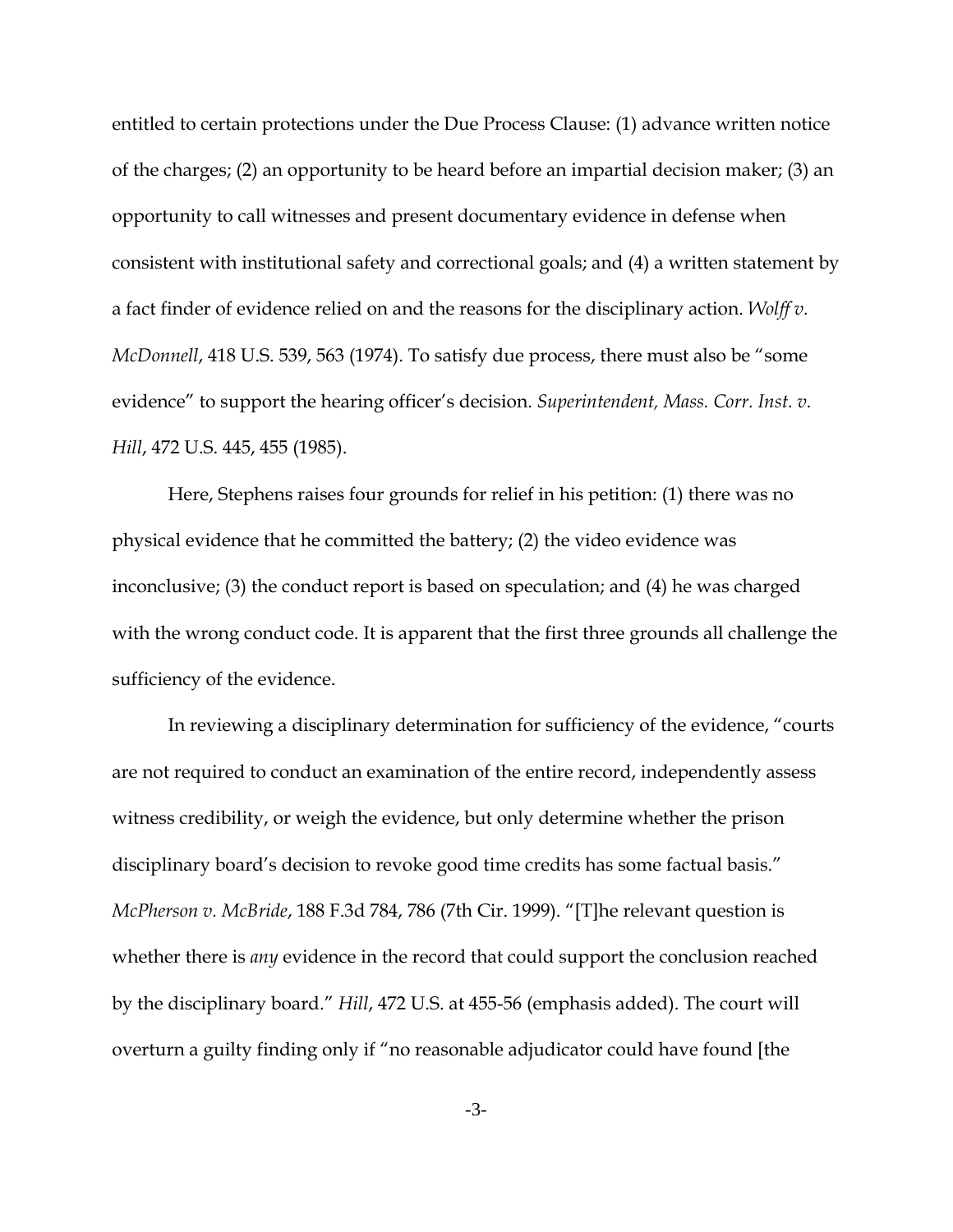prisoner] guilty of the offense on the basis of the evidence presented." *Henderson v. United States Parole Comm'n*, 13 F.3d 1073, 1077 (7th Cir. 1994). Furthermore, a hearing officer is permitted to rely on circumstantial evidence to establish guilt. *See Hamilton v. O'Leary*, 976 F.2d 341, 345 (7th Cir. 1992).

While the evidence in this case may not be conclusive, it does not have to be. Upon review, there is sufficient evidence to support the hearing officer's determination that Stephens was guilty of assault. In fact, this case bears an indistinguishable resemblance to the facts of *Hill*. There, a prison guard heard some commotion in a nearby walkway. *Hill*, 472 U.S. at 447-48. Upon entering the walkway, the guard saw three inmates running in the opposite direction and one inmate with a bleeding and swollen face. *Id*. No other inmates were in the area. *Id*. Despite this, the beaten inmate still denied the three other inmates had beaten him up, and all three stated they were innocent at their hearing with the disciplinary board. *Id*. Even so, the Supreme Court found that although "the evidence in this case might be characterized as meager, and there was no direct evidence identifying any one of the three inmates as the assailant," there was sufficient evidence for the men to lose their earned-credit time because "[t]he Federal Constitution does not require evidence that logically precludes any conclusion but the one reached by the disciplinary board." *Id*. 457. In other words, so long as some evidence supports one of the possible outcomes, the disciplinary board's decision should be upheld.

Here, the conduct report establishes that Stephens and two other offenders

-4-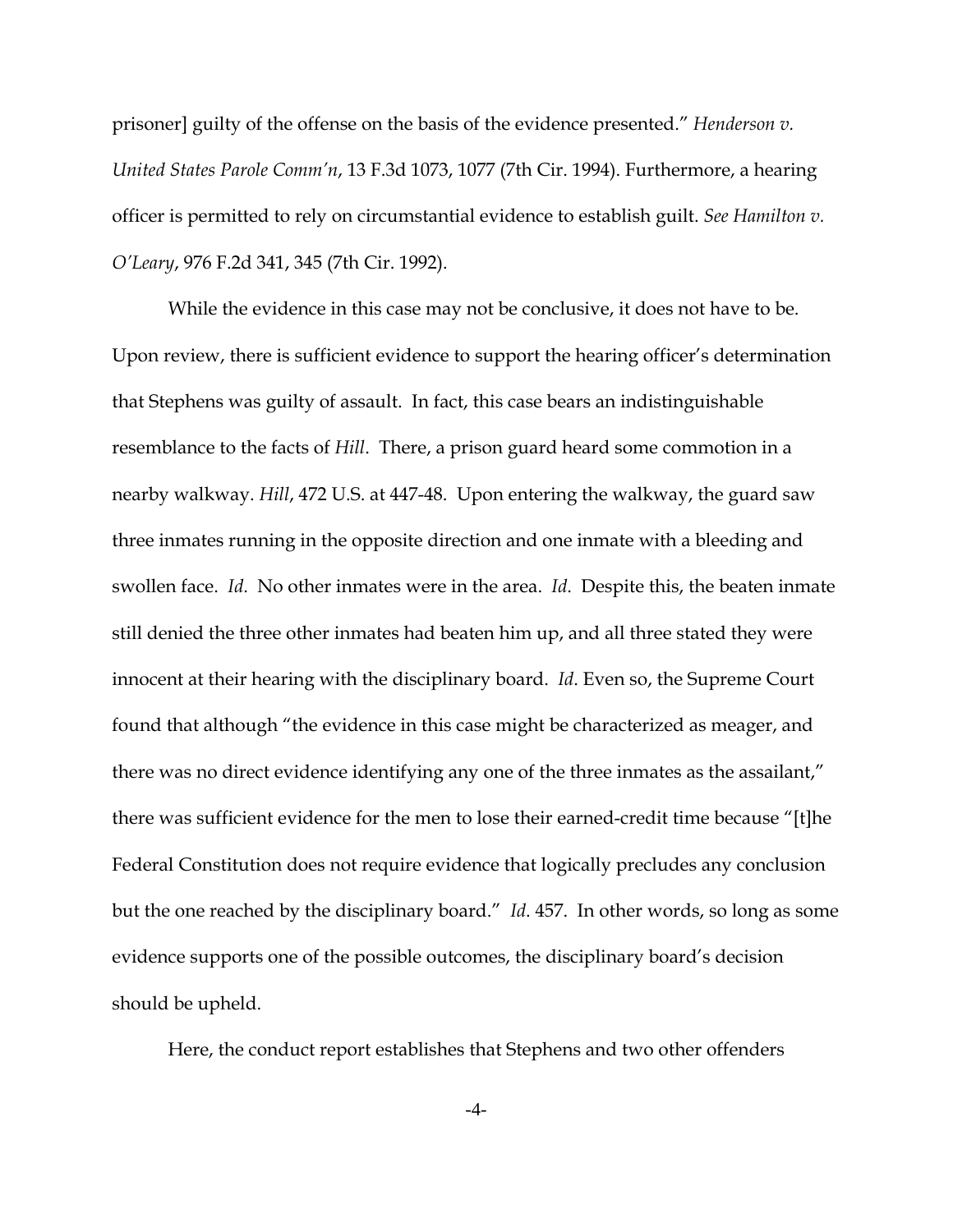entered Offender Booth's cell, left after two minutes, and moments later Offender Booth exited the cell wiping at a laceration on his face. (DE 6-1 at 1.) Stephens admits being in the cell when Offender Booth was assaulted. (DE 6-3 at 1.) Though Stephens denies being the person who battered Offender Booth, he did not identify any other perpetrator during the disciplinary hearing who was responsible for the offense or provide any other exculpatory evidence. Booth's response to all of this was simply "no comment" – in other words, he neither confirmed Stephens beat him, nor denied that he did. (DE 6-3 at 3.) Just as in *Hill*, the evidence shows that Stephens exited Booth's cell just before Booth emerged with what appeared to be a fresh laceration on his face. There's no question that under *Hill*, that is sufficient evidence to support the disciplinary board's decision.

Further, the hearing officer was not required to credit Stephens's denials, nor was he "required to show culpability beyond a reasonable doubt." *Moffat v. Broyles*, 288 F.3d 978, 981 (7th Cir. 2002). To the extent Stephens is asking this Court to make its own determination of guilt or innocence, that is not the Court's role. *See Hill,* 472 U.S. at 455. Instead, the question is whether there is some evidence to support the hearing officer's determination, and because the record contains such evidence, habeas relief is not warranted.

Next, Stephens complains that he should have been charged with Class C offense 372 for fighting instead of a Class B offense 212 for assault/battery. Stephens states that this was not simply one man intending to hurt the other but, instead, this was a scenario

-5-